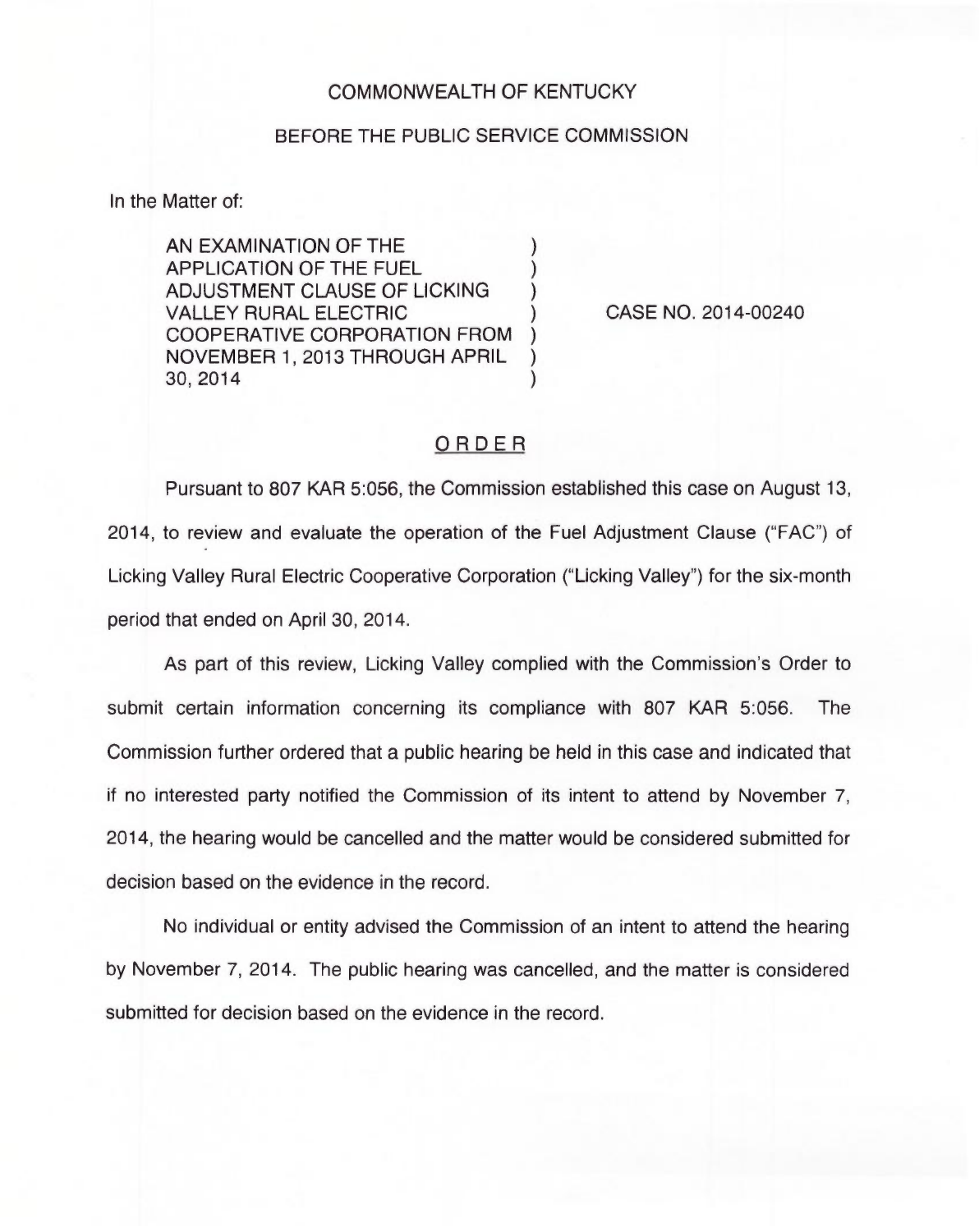The Commission, having considered the evidence in the record and being otherwise sufficiently advised, finds no evidence that Licking Valley has improperly calculated or applied its FAC charge.

IT IS THEREFORE ORDERED that the charges and credits applied by Licking Valley through the FAC for the period November 1, 2013, through April 30, 2014, are approved.

> By the Commission ENTERED JAN 3 0 2015 KENTUCKY PUBLIC SERVICE COMMISSION

**ATTEST** Executive Director

Case No. 2014-00240